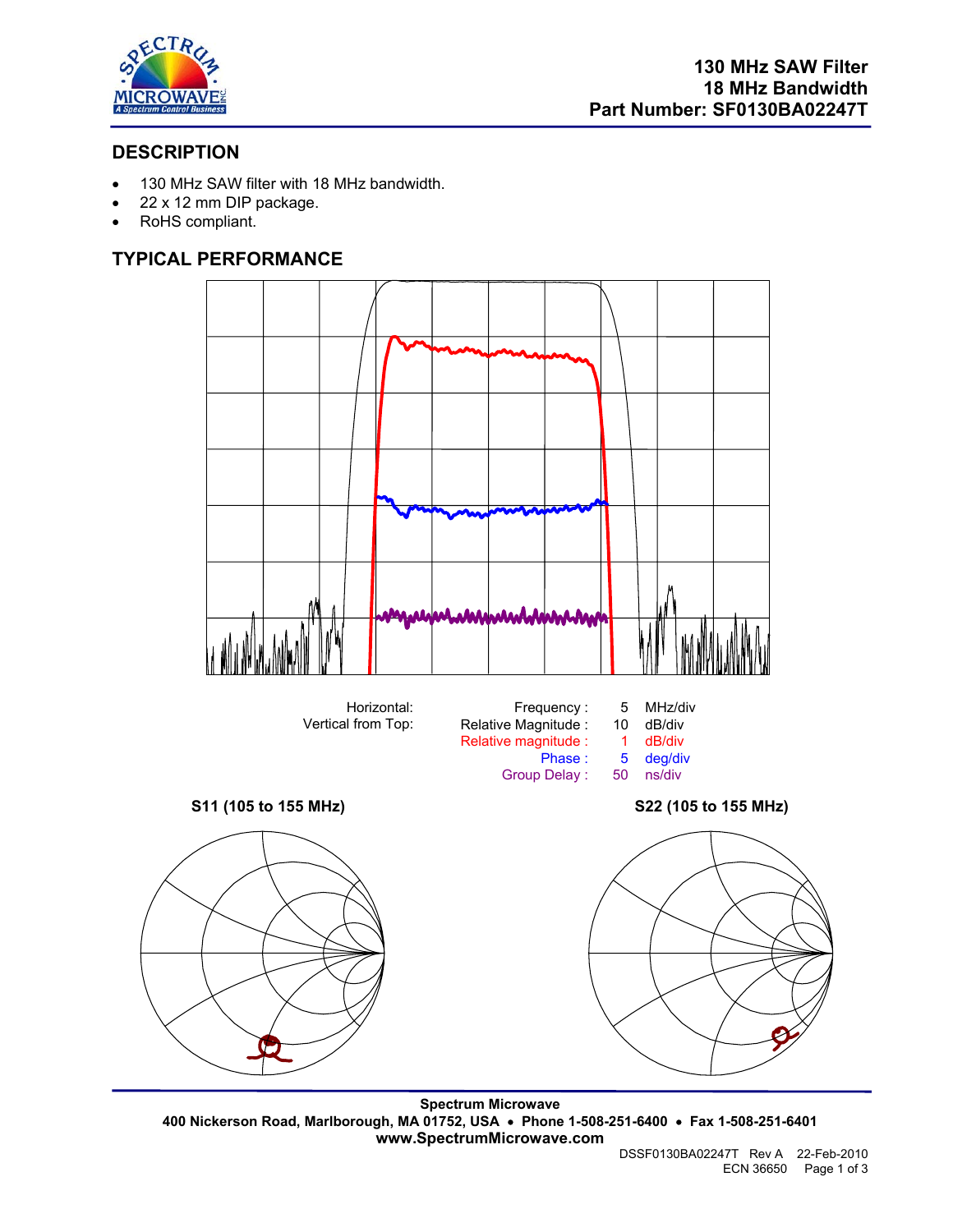

### **SPECIFICATION**

| PARAMETER                                 | <b>Min</b>               | $\sqrt{0}$ | <b>Max</b> | <b>Units</b> |
|-------------------------------------------|--------------------------|------------|------------|--------------|
| Center Frequency (Fc) <sup>1</sup>        | $\qquad \qquad$          | 130.00     |            | <b>MHz</b>   |
| <b>Insertion Loss</b>                     |                          | 26.5       | 30.0       | dB           |
| Lower 1dB Band Edge                       |                          | 120.30     | 121.00     | <b>MHz</b>   |
| Upper 1dB Band Edge                       | 139.00                   | 139.60     |            | <b>MHz</b>   |
| Lower 40dB Band Edge                      | 116.50                   | 117.30     |            | <b>MHz</b>   |
| Upper 40dB Band Edge                      |                          | 142.70     | 143.50     | <b>MHz</b>   |
| Passband Amplitude Variation <sup>2</sup> |                          | 0.4        | 0.8        | dB p-p       |
| Group Delay Variation <sup>2,3</sup>      |                          | 9          | 15         | ns p-p       |
| Rejection (75 MHz to 116.5 MHz)           | 45                       | 50         |            | dB           |
| Rejection (143.5 MHz to 210 MHz)          | 40                       | 45         |            | dB           |
| Source and Load Impedance                 | $\overline{\phantom{0}}$ | 50         |            | Ω            |
| Ambient Temperature (Tref)                |                          | 23         |            | $^{\circ}$ C |

Notes: 1. Average of the lower and upper 3 dB band edge frequencies.

- 2. Specification applies over a 121 to 139 MHz frequency span.
- 3. A smoothing aperture of 1% of span and averaging of 16 may be applied to this measurement.
- 4. Typical change of filter frequency response with temperature is  $\Delta f = (T T_{ref})^* T c^*Fc$ , in ppm.

### **MAXIMUM RATINGS**

| arameter                                  |     |     | 16 D |        |
|-------------------------------------------|-----|-----|------|--------|
| Storage Temperature Range                 | -40 | 40  | 85   | $\sim$ |
| Temperature Coefficient of Frequency (Tc) |     | -74 |      | ppm/°  |
| Input Power Level                         |     |     | 10   | dBm    |

## **MATCHING CIRCUIT**



Note: External matching components are not required.